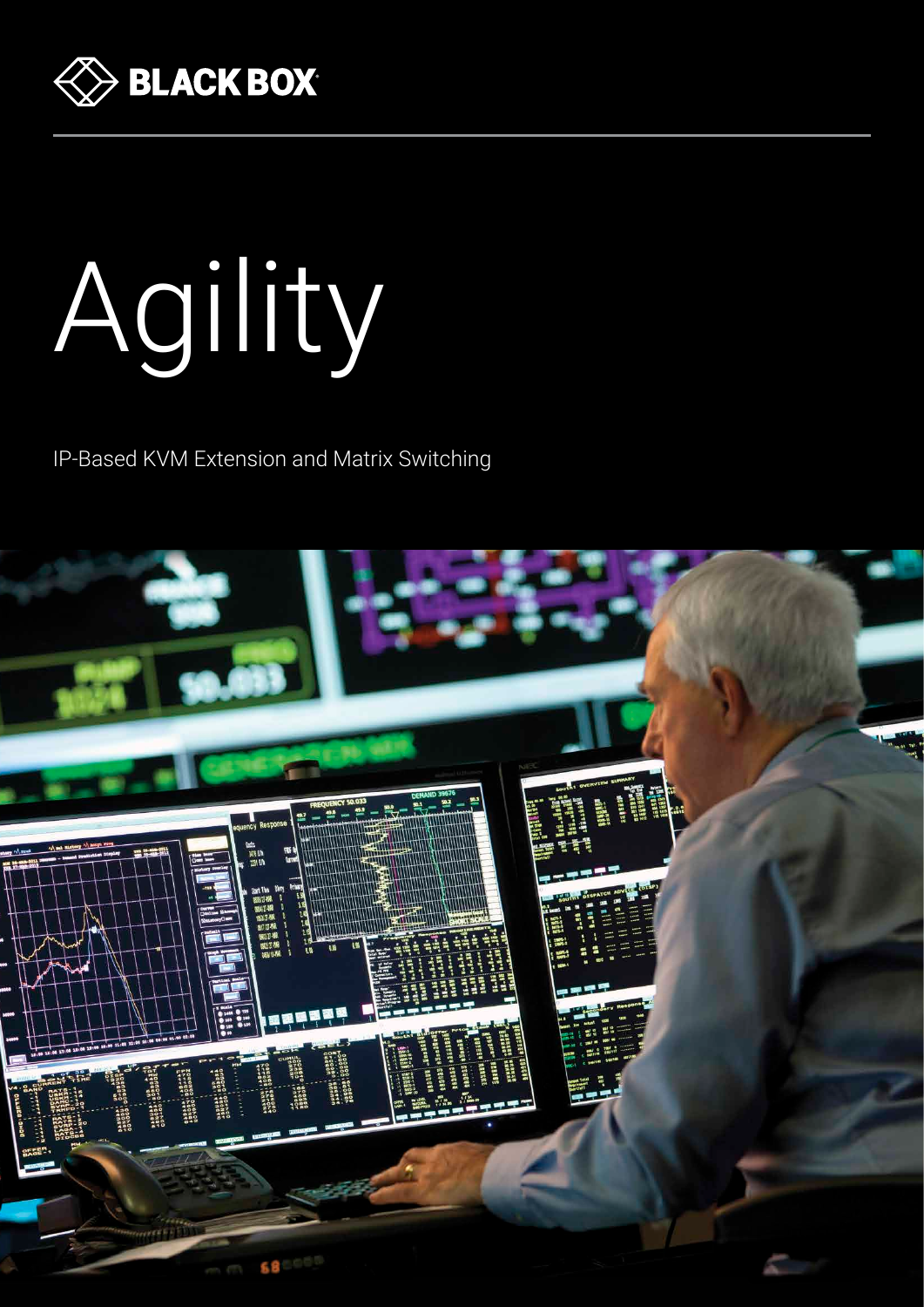Agility is an IP-based KVM extension and matrix switching system that enables remote computer access and sharing of pixel-perfect HD DVI video, analogue bidirectional stereo audio, USB and serial RS-232. The product family includes a variety of Agility Extender Units that can connect computers and users over an IP network at unlimited extension distances. You can use Agility Transmitter Units (at the source computer) and Receivers (at the user stations) as point-to-point extenders. Or connect the Extender Units to an Ethernet switch and add the Agility iPATH Controller to build out and manage a digital matrix switching solution. Agility enables you to remotely access any computer from any user station attached to the network with consistent HD video quality and virtually no keyboard or mouse latency.



Command and Control Rooms



Broadcast and Post-Production





Industrial Transportation Public Safety

# Ideal for a Wide Range of Industries

Agility's IP-based system architecture and redundant network ports allow it to connect multiple users with multiple source computers, making it the ideal KVM solution for a variety of industries, including control rooms, process monitoring and broadcast.

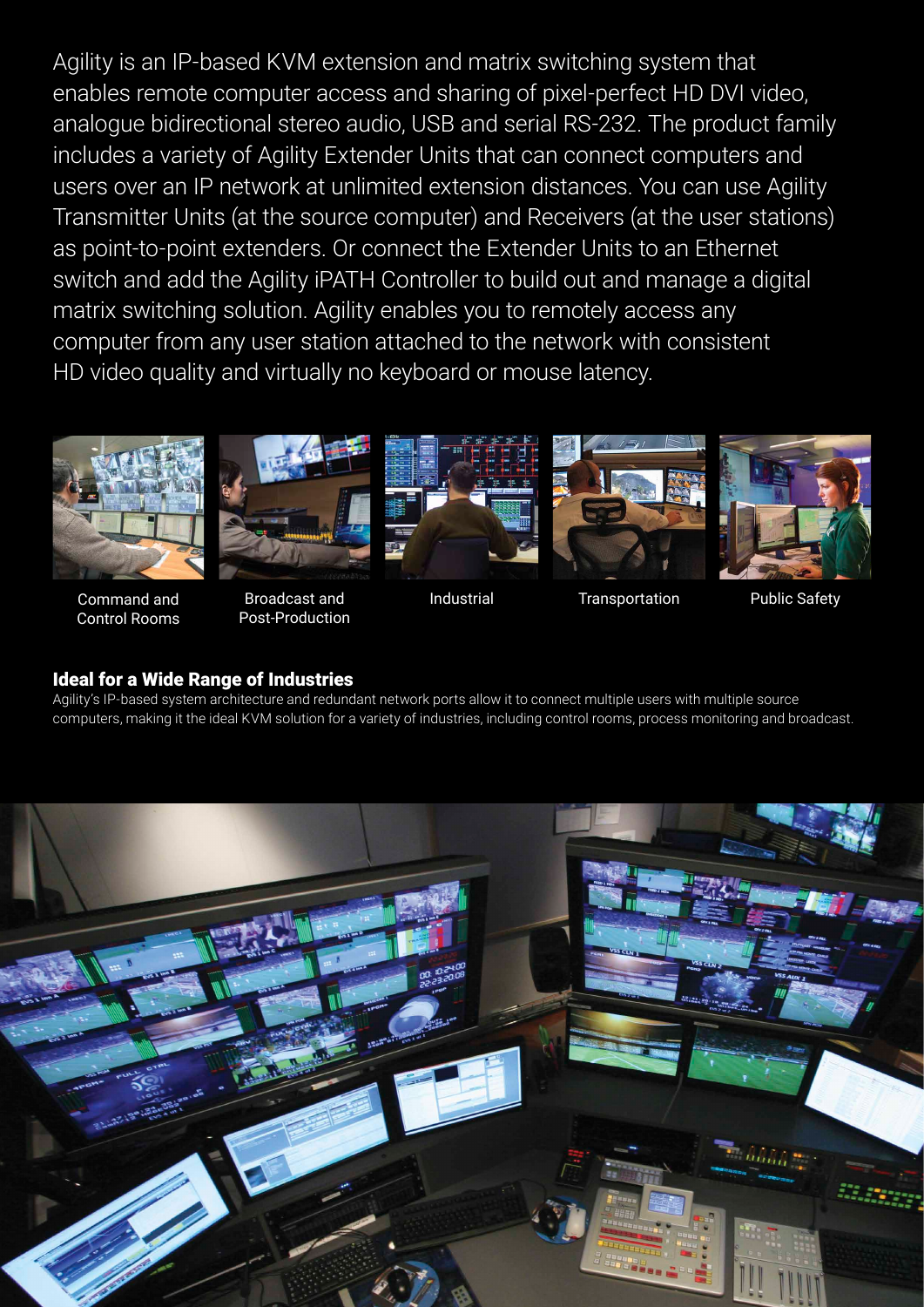# Benefits of Agility

# Point-to-Point Extension or Matrix Switching

Start with point-to-point extension up to 100 metres over CATx or up to 10 kilometres over single-mode fibre. When you need to go beyond point-to-point extension, use the iPATH Controller to make a KVM matrix switching system: Combine single-head and dual-head transmitters and receiver units, connect them to a Gigabit IP switch and add the iPATH System Manager to your KVM network to manage all of your connected devices.

# Pixel-Perfect HD Video over IP

Extend and switch pixel-perfect, no-loss compressed HD DVI video, USB 2.0, bidirectional analogue audio and serial RS-232 signals. Choose between single-link DVI (1920 x 1200), dual-head DVI (2x 1920 x 1200) and dual-link DVI (2560 x 1600) extenders.

# Flexible, Redundant Network Connectivity

Dual CATx and SFP link interfaces offer flexibility on link media (CATx or fibre) as well as hot redundancy. For demanding video applications, the extenders can be set up with bandwidth aggregation to support resolutions up to 1080p or RGB 4:4:4 with 60 fps.

# Secure Peripheral Access

For applications where security is of high importance, you can disable the use of non-HID devices. This means there is no need to physically block USB ports to prevent access to mass storage devices.

## Single Target Sharing and Pooling

Enable multiple users to share a single remote computer in three modes: View-Only Mode shows only the video feed; Share Mode opens a connection to all connected users at the same time; Exclusive Mode allows one user to lock out the other users, preventing them from viewing or sharing the connection.

#### **Multicasting**

Transmit video and audio from a single computer over an IP network to several receivers. Multicast content can be sent to as many receivers as you want without additional bandwidth consumption for each receiver.

#### Out-of-band Remote Access

The Agility model with VNC Server (ACR1012A) enables remote out-of-band access down to the BIOS level over the internet through a VNC port. It is ideal for advanced system control and immediate disaster recovery.

## ZeroU Transmitter

Use the USB-powered ZeroU DVI, DisplayPort or VGA Transmitters for KVM switching and extension applications where rack space is an issue.



Agility point-to-point and matrix switching setup that connects multiple source PCs and user workstations.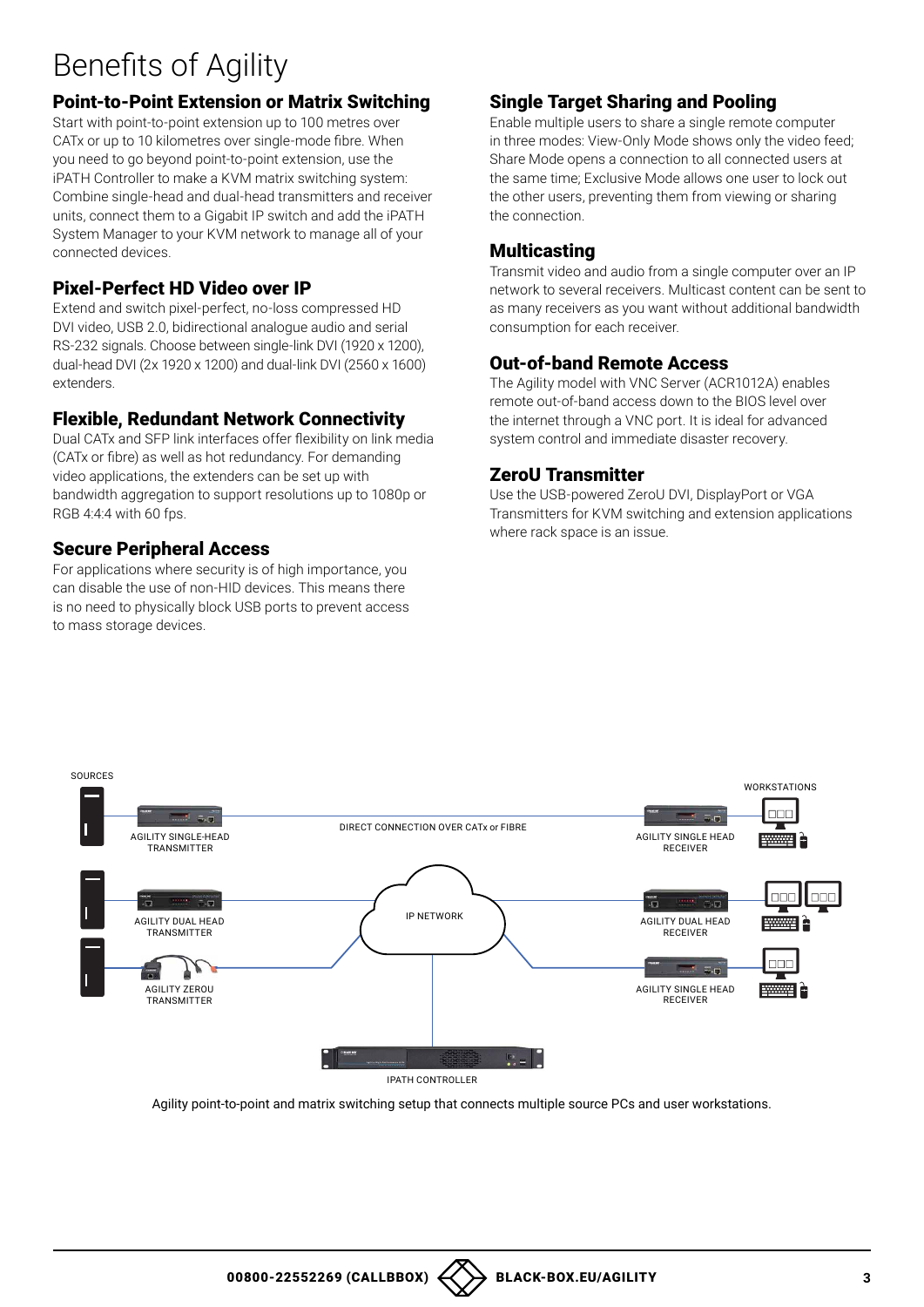# Agility Product Family

# Agility Extenders

The Agility IP-based KVM switching and extension system connects users to remote computers and supports pixel-perfect video transmission in real time. Use Agility to transmit DVI HD video, USB and audio signals over your existing LAN. If you need to extend further, simply add a 1-GbE network switch. The flexible topology of the Agility system gives you extension options beyond standard keyboard, monitor and mouse setups. This high-performance KVM system enables KVM switching, target sharing, multicasting and DVI extension with full HD video at 60 fps. To learn more about the Agility solution, visit [black-box.eu/agility](https://gtly.to/hzsI-r2PQ).

- Delivers pixel-perfect DVI video (single link up to 1080p, dual link up to 2560 x 1600), USB 1.1/2.0, analogue audio and serial.
- Use Agility as a point-to-point KVM Extender, a KVM switching system, a sharing portal and much more.
- Add transmitters and receivers as your network grows. Agility can scale to thousands of end points.
- Switch DVI, USB, audio and RS-232 channels selectively, whether individually or as a group.
- Dual network ports, redundant central management and link aggregation improve system reliability.
- The iPATH Controller offers enterprise user management, including authentication and access privileges.
- OS-agnostic technology allows you to connect any system, including Windows®, Mac OS® or Linux.
- Supports VNC access (ACR1012A-T).
- Supports the following extension distances: up to 100 metres over CATx, up to 500 metres over multimode fibre and up to 10 kilometres over single-mode fibre.
- Also available as TX/RX kits: ACR1000A-R2 (single head), ACR1020A (dual head), ACR1002A (dual head/dual link).



#### Agility Single Head Transmitter (ACR1000A-T-R2)

#### Agility Single Head Receiver (ACR1000A-R-R2)





#### Agility Dual Head/Dual Link Transmitter (ACR1002A-T)



#### Agility Dual Head/Dual Link Receiver (ACR1002A-R)



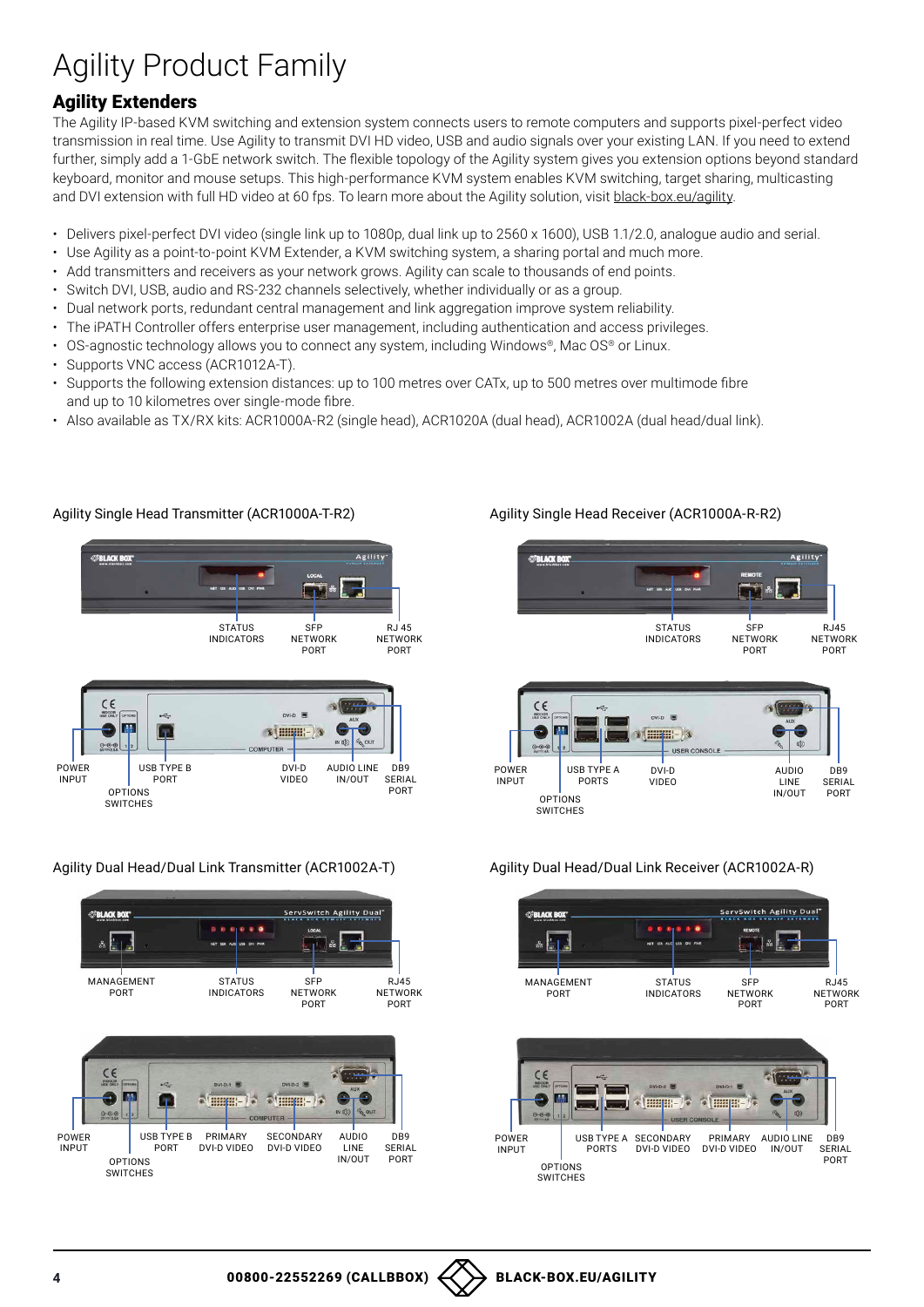# Agility Extenders - Technical Specifications and Interfaces

| Product<br>Code      | Video<br><b>Heads</b>                                                                                                                                            | Max<br><b>Resolution</b> | <b>Dual Link</b><br><b>Support</b> | <b>VNC</b><br><b>Support</b> | <b>USB</b><br><b>Ports</b> | <b>Network</b><br><b>Ports</b> | Serial/Analogue<br>Audio                 | <b>Power</b><br><b>Connectors</b> |
|----------------------|------------------------------------------------------------------------------------------------------------------------------------------------------------------|--------------------------|------------------------------------|------------------------------|----------------------------|--------------------------------|------------------------------------------|-----------------------------------|
| <b>Transmitters</b>  |                                                                                                                                                                  |                          |                                    |                              |                            |                                |                                          |                                   |
| ACR1000A-T-R2        | $(1)$ DVI-D                                                                                                                                                      | 1920 x 1200              |                                    |                              | $(1)$ USB 2.0<br>Type B    | $(1)$ RJ-45,<br>$(1)$ SFP      | (1) DB9 RS-232,<br>(2) 3.5-mm audio jack | (1) 5 VDC, 20 W                   |
| <b>ACR1020A-T</b>    | $(2)$ DVI-D                                                                                                                                                      | 1920 x 1200              |                                    |                              | $(1)$ USB 2.0<br>Type B    | $(1)$ RJ-45,<br>$(1)$ SFP      | (1) DB9 RS-232,<br>(2) 3.5-mm audio jack | (1) 5 VDC, 20 W                   |
| ACR1002A-T           | $(2)$ DVI-D                                                                                                                                                      | 2560 x 1600              | yes                                |                              | $(1)$ USB 2.0<br>Type B    | $(1)$ RJ-45,<br>$(1)$ SFP      | (1) DB9 RS-232,<br>(2) 3.5-mm audio jack | (1) 5 VDC, 20 W                   |
| ACR1012A-T           | $(2)$ DVI-D                                                                                                                                                      | 2560 x 1600              | yes                                | yes                          | $(1)$ USB 2.0<br>Type B    | $(2)$ RJ-45,<br>$(1)$ SFP      | (1) DB9 RS-232,<br>(2) 3.5-mm audio jack | (1) 5 VDC, 20 W                   |
| <b>Receivers</b>     |                                                                                                                                                                  |                          |                                    |                              |                            |                                |                                          |                                   |
| ACR1000A-R-R2        | $(1)$ DVI-D                                                                                                                                                      | 1920 x 1200              |                                    |                              | $(4)$ USB 2.0<br>Type A    | $(1)$ RJ-45,<br>$(1)$ SFP      | (1) DB9 RS-232,<br>(2) 3.5-mm audio jack | (1) 5 VDC, 20 W                   |
| ACR1020A-R           | $(2)$ DVI-D                                                                                                                                                      | 1920 x 1200              |                                    |                              | $(4)$ USB 2.0<br>Type A    | $(1)$ RJ-45,<br>$(1)$ SFP      | (1) DB9 RS-232,<br>(2) 3.5-mm audio jack | (1) 5 VDC, 20 W                   |
| <b>ACR1002A-R</b>    | $(2)$ DVI-D                                                                                                                                                      | 2560 x 1600              | yes                                |                              | $(4)$ USB 2.0<br>Type A    | $(1)$ RJ-45,<br>$(1)$ SFP      | (1) DB9 RS-232,<br>(2) 3.5-mm audio jack | (1) 5 VDC, 20 W                   |
| <b>Extender Kits</b> |                                                                                                                                                                  |                          |                                    |                              |                            |                                |                                          |                                   |
| <b>Product Code</b>  | <b>Description</b>                                                                                                                                               |                          |                                    |                              |                            |                                |                                          |                                   |
| ACR1000A-R2          | Agility Single-Head KVM Extender Kit; (1) DVI (1920 x 1200); (4) USB 2.0; bidirectional analogue audio;<br>RS-232; dual network ports: (1) CATx, (1) SFP         |                          |                                    |                              |                            |                                |                                          |                                   |
| <b>ACR1020A</b>      | Agility Dual-Head KVM Extender Kit; (2) DVI (1920 x 1200); (4) USB 2.0; bidirectional analogue audio;<br>RS-232; dual network ports: (1) CATx, (1) SFP           |                          |                                    |                              |                            |                                |                                          |                                   |
| <b>ACR1002A</b>      | Agility Dual-Head/Dual-Link KVM Extender Kit; (2) DVI (2560 x 1600); (4) USB 2.0; bidirectional analogue audio;<br>RS-232; dual network ports: (1) CATx, (1) SFP |                          |                                    |                              |                            |                                |                                          |                                   |

# Agility ZeroU Transmitters

The small form factor Agility ZeroU Transmitters consume zero rack space, enabling you to add more critical IT equipment to your data centre. ZeroU Transmitters integrate seamlessly with Agility Receivers and the iPATH Controller. They are plug-and-play solutions that take seconds to install. These transmitters are USB powered and consume less than three watts of power, saving on energy costs. Options for an external or redundant power supply are also available.

- Small KVM transmitters that take 0U of space in the server rack.
- Available with DVI, DisplayPort or VGA video ports.
- Feature USB 2.0 and USB audio.
- Support HD video up to 1920 x 1200.
- Power over USB eliminates the need for extra cables.



Agility ZeroU DVI Transmitter (ACR500DV-T)

| Product Code | Video Heads     | <b>Max Resolution</b> | <b>USB Ports</b>                               | <b>Network Ports</b> |
|--------------|-----------------|-----------------------|------------------------------------------------|----------------------|
| ACR500DV-T   | $(1)$ DVI       | 1920 x 1200           | $(1)$ USB 2.0 Type A<br>(1) USB Type A (Power) | $(1)$ RJ-45          |
| ACR500DP-T   | (1) DisplayPort | 1920 x 1200           | $(1)$ USB 2.0 Type A<br>(1) USB Type A (Power) | $(1)$ RJ-45          |
| ACR500VG-T   | (1) VGA         | 1920 X 1200           | $(1)$ USB 2.0 Type A<br>(1) USB Type A (Power) | $(1)$ RJ-45          |

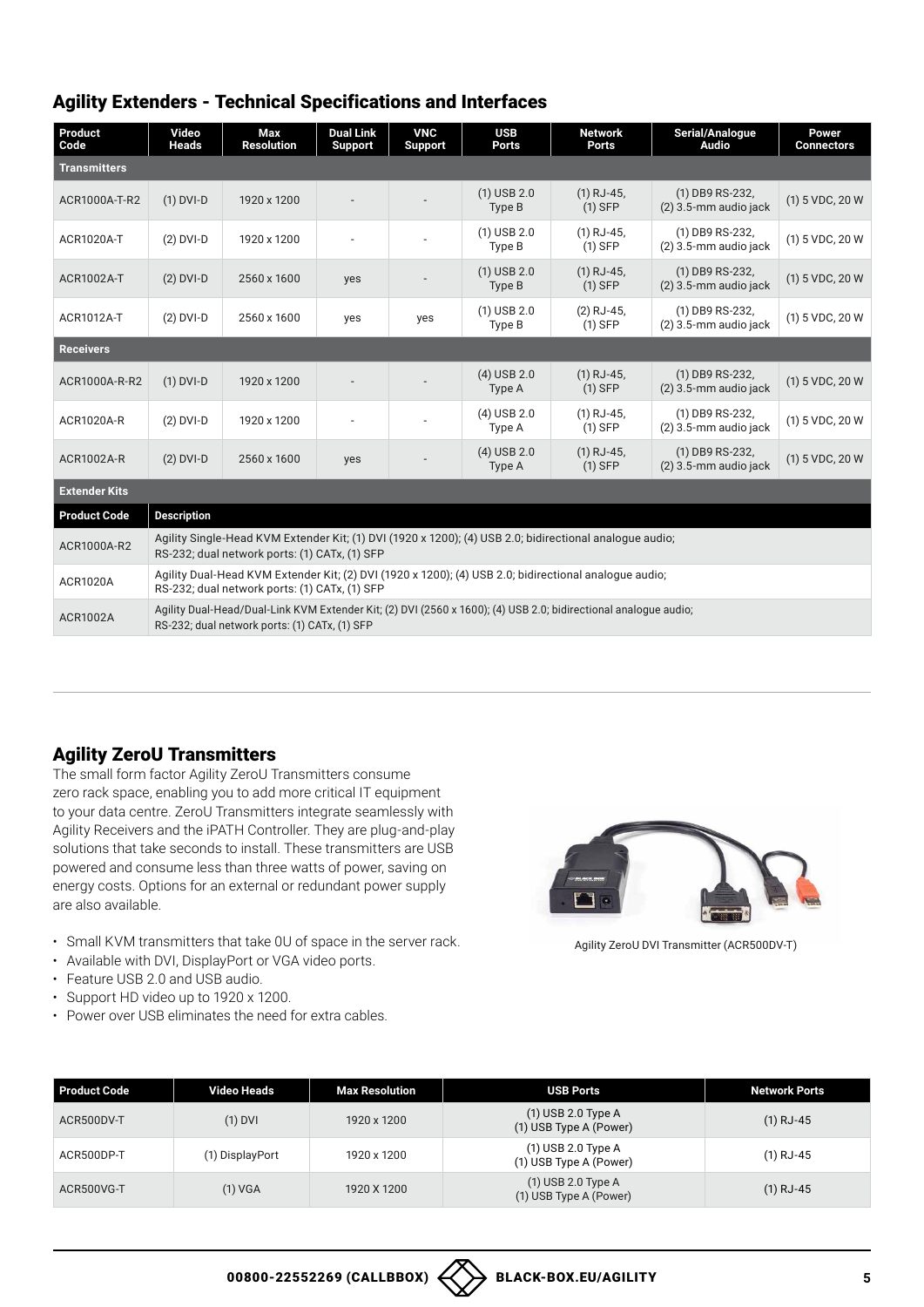# Agility iPATH Controller

The Agility iPATH Controller is a plug-and-play single-box KVM management platform that allows Agility Transmitters and Receivers to scale from a point-to-point extension solution to a digital KVM matrix system. Connect all transmitters, receivers and the iPATH Controller to an IP switch to route any user station to any computer attached to the network, without any compromise to video quality or control latency. iPATH enables you to control transmitters, receivers, users and passwords; restrict and enable access privileges; define new content channels; disable specific USB device classes; and much more. And you can do all of this over a single IP network using standard Ethernet protocol. The controller features a user-friendly on-screen dashboard that gives you an overview of the system. The dashboard is continually refreshed so you always have the most up-to-date system information at hand.

Choose an iPATH Controller version based on the number of required end points in your system. iPATH is available in a variety of models that each support a different number of max end points: 24, 48, 96, 192, 288 or unlimited. The controllers can be updated through optional upgrade licenses whenever the system needs to be expanded. Hub+Spoke Upgrade Bundles are available for orders with two controllers (primary and secondary). These bundles offer a price advantage for the backup controller license.

- Build and manage a scalable, IP-based KVM matrix switching system.
- Manage user access rights, monitor network status and upgrade firmware from your favorite web browser.
- Deploy system-wide firmware upgrades without physically accessing each controller and extender unit.
- The intuitive user interface delivers secure access and communications.
- Supports Active Directory for user authentication and mapping to groups.
- 24/7 system reliability and operation.



iPATH's browser-based user interface

#### Agility iPATH Controller (ACR1000A-CTL-X)



# Agility iPATH

| Product Code                      | <b>Description</b>                                                                                                                                            |
|-----------------------------------|---------------------------------------------------------------------------------------------------------------------------------------------------------------|
| ACR1000A-CTL-X*                   | iPATH Controller supporting 24, 48, 96, 192, 288 or unlimited end points                                                                                      |
| IPATHLIC-X**                      | Licenses that add more end points to your Agility KVM matrix switching system (upgrade from 24 end points to 28, 96, 192, 288<br>or unlimited end points)     |
| IPATHLIC-X**-BCK                  | Hub+Spoke Bundle Licenses add more end points to your KVM matrix switching system (upgrade from 24 end points to 28, 96,<br>192, 288 or unlimited end points) |
| * $X = 24, 48, 96, 192, 288, ULT$ |                                                                                                                                                               |

 $** X = 48, 96, 192, 288, ULT$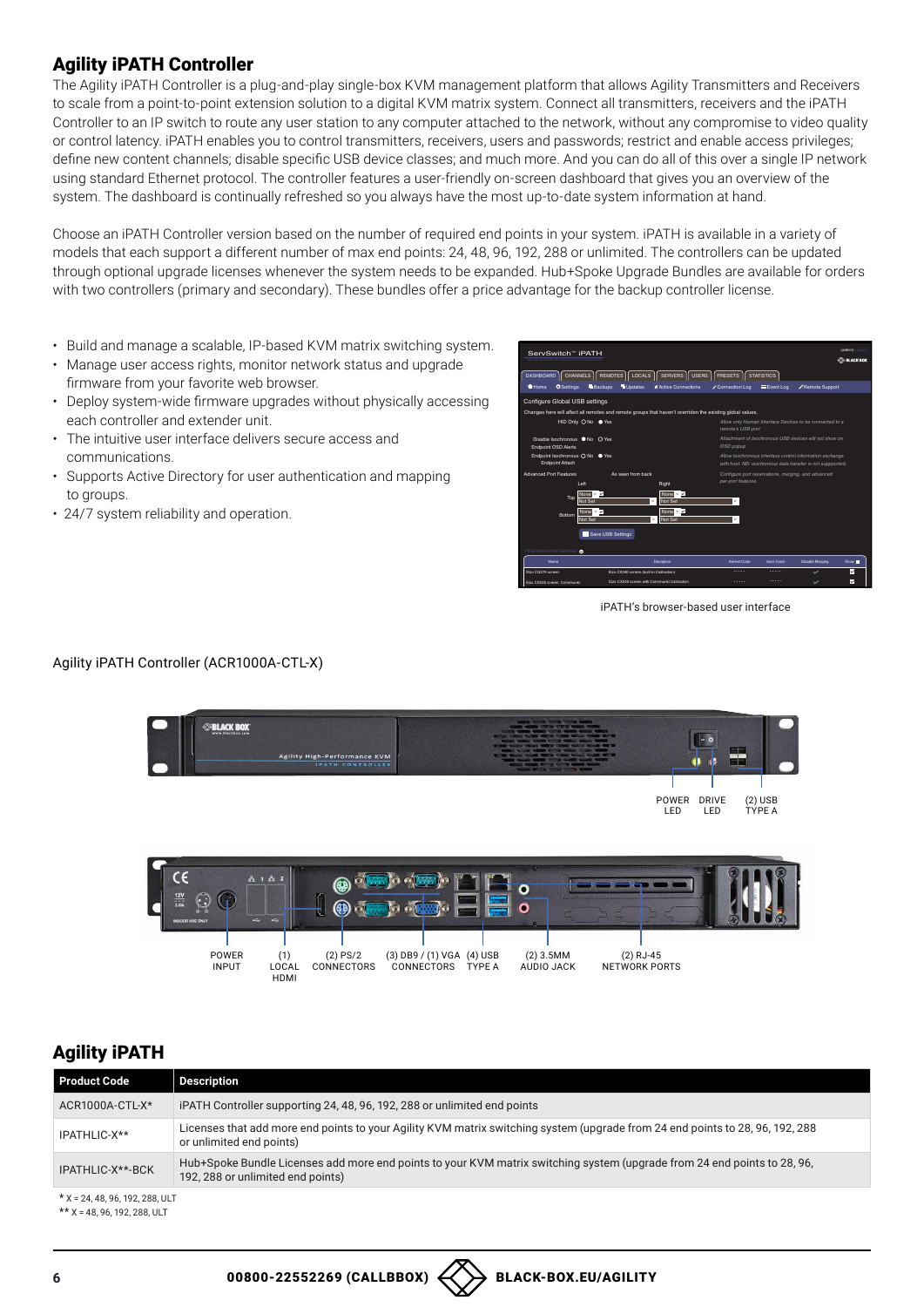# Agility Accessories

# Agility Mounting Kits

Use the Agility Rackmount Kits to mount one or two Agility Extender Units on or below tables or in racks. The VESA Mount Bracket lets you mount single- or dual-head Agility units behind a monitor. Agility was designed with optimal airflow in mind, so the units will not overheat when placed alongside other components in the rackmounting shelf.



Agility VESA Receiver Mount Bracket (ACR1X-VESA)

| <b>Product Code</b> | <b>Description</b>                                                           |
|---------------------|------------------------------------------------------------------------------|
| ACR1X-VESA          | Agility VESA Receiver Mount Bracket for single- and dual-head extender units |
| <b>RMK2004</b>      | 19" Rackmount Kit (1U) for a single unit                                     |
| <b>RMK2104</b>      | Extender Rackmount Kit for two units                                         |

## Central Power Supply

For improved power management and fail-safe operation, use the optional central power hub for eight or 16 extender units.

- Central power feed to 5-volt or 12-volt DC devices with up to 20 watts per port.
- Web UI for configuration and monitoring of system power status.
- Highest resilience when equipped with second, hot-swappable 600-k hours power supply.
- Lockable three-pin DC connectors make installation easy.
- Consumes only 1U of rack space.



Central Power Hub, 16 units (ACR1000-CPH16R)

| Product Code       | Description                                                    |
|--------------------|----------------------------------------------------------------|
| ACR1000-CPH16R     | Central Power Hub, 16 Port                                     |
| ACR1000-CPH8R      | Central Power Hub, 8 Port                                      |
| ACR1000-CPH-PS     | Central Power Hub Redundant Power Supply                       |
| ACR1000-12V5-CBL3M | Central Power Hub Power Converter Cable - 12 VDC to 5 VDC, 3-m |

#### SFP Modules

Agility Extenders provide a high level of flexibility by offering both CATx and SFP (1-Gbps) ports that support connectivity through copper, fibre multimode or fibre single-mode cables. These extenders are also compatible with a variety of Black Box® and third-party SFP modules.



SFP Modules

| <b>Product Code</b> | Description                                   | Supported Distance |
|---------------------|-----------------------------------------------|--------------------|
| <b>LFP441</b>       | SFP, 1250-Mbps, 850-nm Multimode Fibre, LC    | 550 m              |
| <b>LFP442</b>       | SFP, 1250-Mbps, 1310-nm Single-Mode Fibre, LC | 20 km              |
| <b>LFP443</b>       | SFP, 1250-Mbps, SGMII Interface, RJ-45        | 100 <sub>m</sub>   |

Note: All Black Box SFP Modules feature Extended Diagnostics.